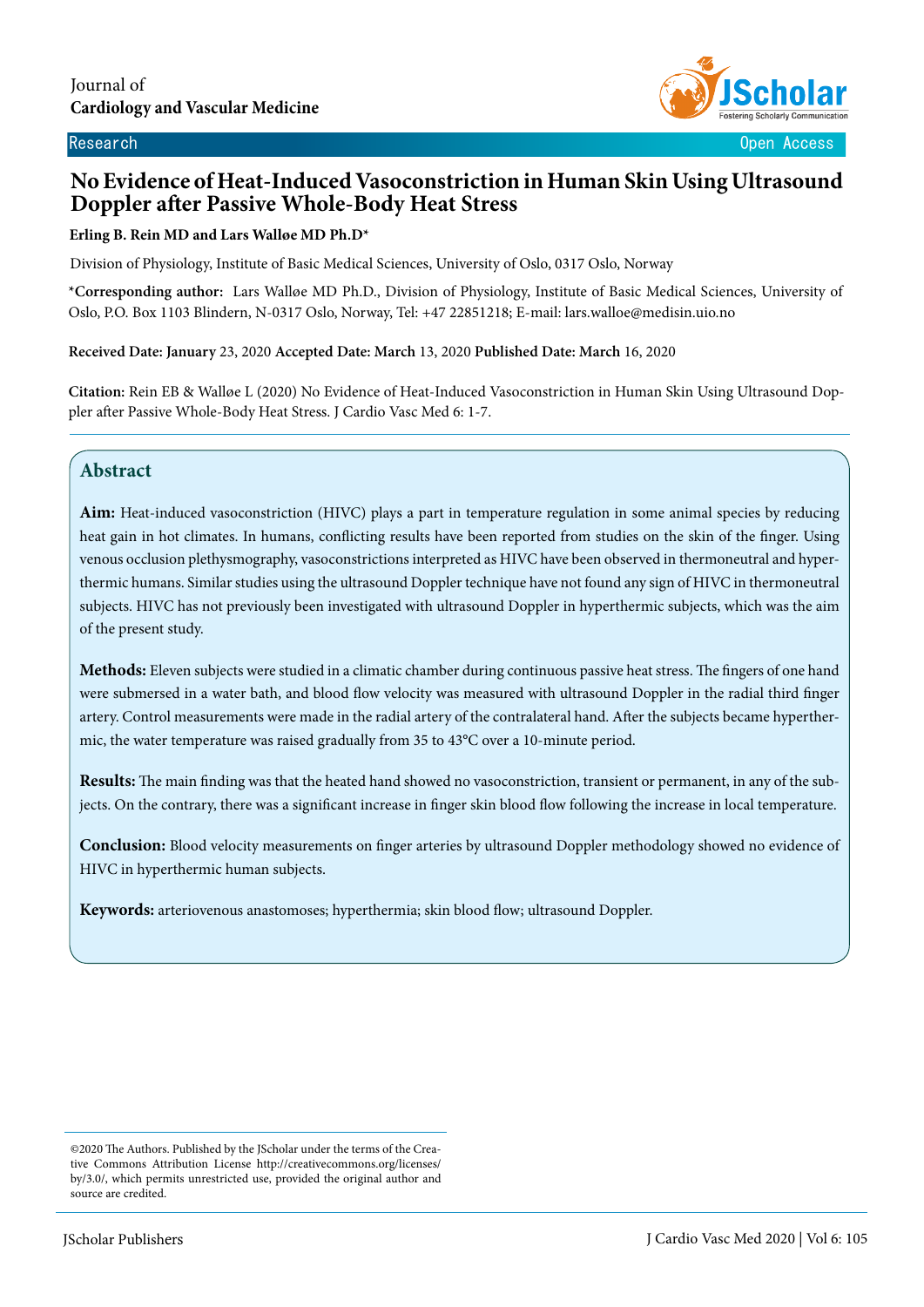# **Introduction**

Heat-induced vasoconstriction (HIVC) is a physiological mechanism that is important in temperature regulation in some animal species. When the skin is heated locally to above body core temperature, skin vessels constrict and limit heat influx. The phenomenon has been observed by direct microscopy in the jackrabbit [1]. In humans, conflicting results have been reported from studies on the finger. Using the venous occlusion plethysmography method (VOP), vasoconstrictions interpreted as HIVC have been observed in thermoneutral [2] and hyperthermic humans [3]. The conditions used corresponded to warm and hot environments, a hot environment is one that leads to an elevated body core temperature (> 37.5°C). Similar studies using the ultrasound Doppler technique [4] have not found any sign of HIVC in thermoneutral subjects. The aim of our study was to investigate whether HIVC is present in hyperthermic subjects, using the ultrasound Doppler method. This has not previously been done. We also discuss why the two methods of blood flow measurement can produce conflicting results.

# **Materials and Methods**

The study was carried out in a laboratory designed for cardiovascular and thermoregulatory research, and approved by the regional ethics committee. Written informed consent was obtained from all participants.

Twelve healthy non-smoking volunteers, 8 females, and 4 male participated. The measurements from one female subject were excluded because of problems with ECG recordings, and results from 11 participants were therefore used (Table 1).

#### **Experimental protocol**

The subjects were resting on a bench in a semi-supine position wearing a T-shirt and shorts. The fingers on the right hand were submersed in a temperature-controlled water bath. The left hand was resting in the air. Heat stress was established by high ambient temperature (Ta) and humidity.

The main measurements were blood velocity measured by ultrasound Doppler from the radial third finger artery of the right hand (BVF), and control measurements were made from the radial artery at the wrist on the left hand (BVC). The subjects were considered to be hyperthermic when simultaneously core temperature (Tc) was above 37.5 ºC, laser Doppler flowmetry on the forearm showed skin vasodilatation, and the onset of sweating was observed visually. The water bath temperature (Tw) was then raised gradually from 35 to 43°C over a 10-minute period. Blood velocities in the finger artery were measured continuously before, during and after the change in water temperature. In addition mean arterial pressure (MAP) and heart rate (HR) was measured.

#### **The rationale behind the protocol**

Ultrasound Doppler measurements of blood velocity have a high resolution and are measured as average velocity over a cardiac cycle, compared to every 30 seconds using VOP. Almost any abrupt change in sensory stimuli (visual, auditory, or tactile) will induce episodes of vasoconstriction of 5-10 seconds duration [5, 6, 7] and these can easily be detected using ultrasound Doppler on a peripheral artery. To avoid such stimuli all measurements were made by instruments localized outside the climatic chamber. In addition, to exclude any finger vasoconstrictions other than those caused by water temperature alone, Tw was increased gradually (almost linearly) and not stepwise. A priori, this would also reveal a possible HIVC temperature threshold for HIVC.

Control measurements on the left hand were made at the radial artery because it is technically easier than the finger artery and because blood velocities here directly represent finger vasomotion in the same hand [4]. The fingers were not immersed in water because this could induce compensatory vasodilatation [2], but rather let the skin of the hand be exposed to Ta like the rest of the skin.

#### **Details from the experimental protocol**

On the day of the experiment, the subjects were instructed not to exercise, drink caffeinated beverages or eat prior to the experiment. Continuous blood velocity was measured using a pulsed ultrasound Doppler system (SD 100 and SD 50, Vingmed Sound, Horten, Norway) operating at 10 MHz. The circular transducer had a fixed angle of 45° between the sound beam and the underlying skin surface and was fastened with adhesive tape. Instantaneous cross-sectional mean velocities were calculated by the instrument and fed online to a computer for beat-by-beat time averaging, gated by ECG R waves.

Laser Doppler Flux (LDF) in the forearm was recorded by a laser Doppler instrument (DRT4, Moor Instruments, Devon, UK). The measuring point was on the right lower arm, halfway between the lateral epicondyle and the lateral styloid process. The probe was fastened using double-sided tape, and care was taken not to place the probe over a visible subcutaneous vein. The noise-limiting filter of the instrument was set at its highest level, 21 kHz, and the emitted wavelength was 820 nm. The flux output signal was filtered with a time constant of 0.1 s and sent to the computer for both beat-by-beat averaging and sampling at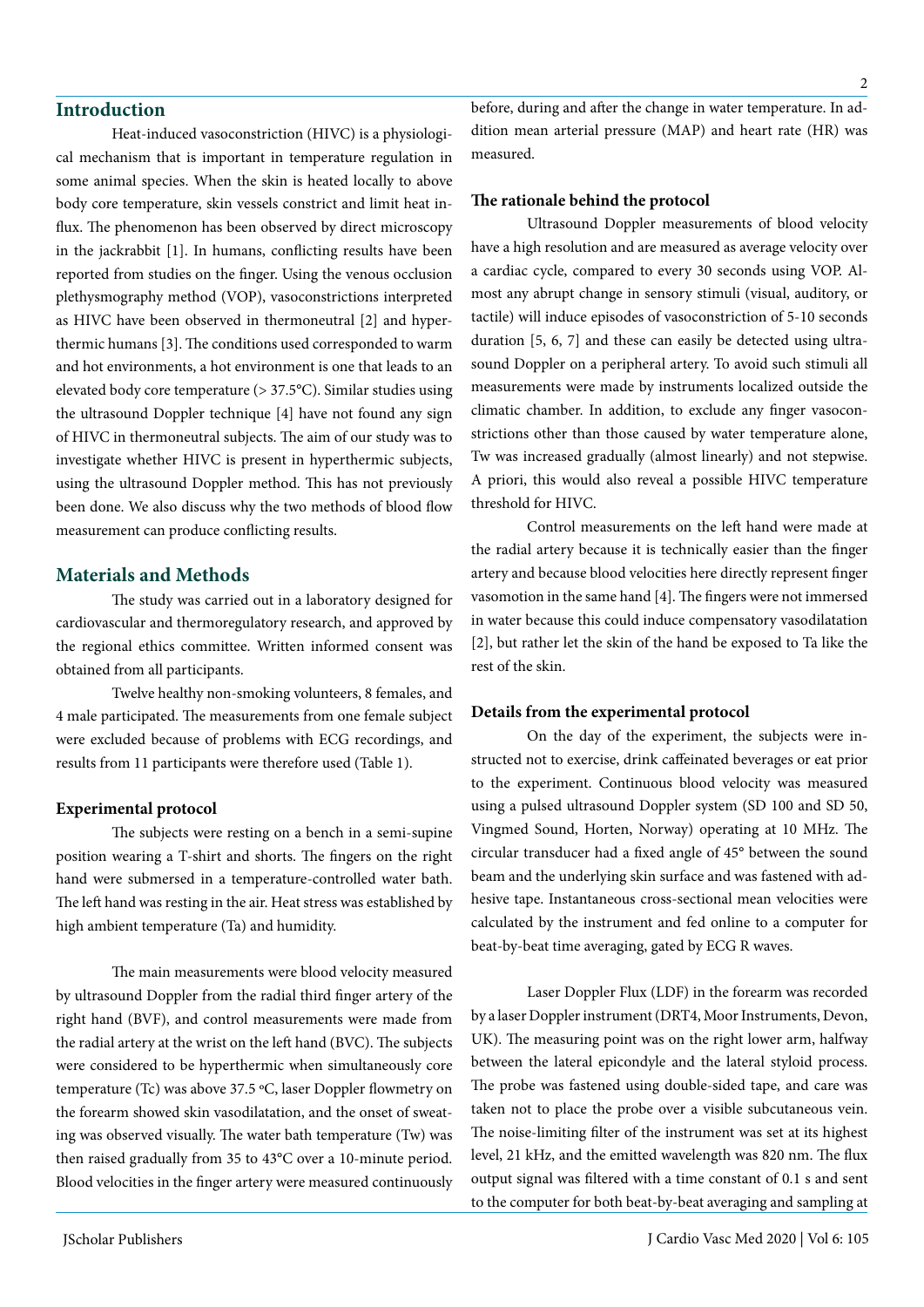20 Hz. Instantaneous arterial blood pressure (BP) was obtained from the left third finger using a photoplethysmographic device (Ohmeda 2300 Finapres, Madison, WI). The blood pressure data were fed to the computer, and MAP was calculated by numerical integration for each R-R interval. Tc was measured continuously using a tympanic probe [8] (Exacon, model 8940, Denmark) and sampled at 1 Hz. Initially, during instrument setup before data recording started, Ta was 28-30°C. After 30 minutes, data recording started, and Ta was raised gradually to 43°C. The air humidity was fixed at 45%. All instruments and temperature adjustments were made from outside the chamber, leaving the subjects undisturbed throughout the experimental period.

## **Data analysis and statistics**

Blood velocity and blood pressure variables were sampled beat-by-beat, LDF at 20 Hz and all temperatures at 1 Hz. For comparison between subjects, all variables were converted to 1 Hz by interpolation. HR was calculated from ECG R waves. For each subject (n=11), average blood velocity was calculated for the 1-minute periods before and after the change in Tw from 35 to 43°C (Table 1). The values were compared using the paired Wilcoxon signed-rank test, two-sided test, significance level p=0.05.

To compare the changes in blood velocity in the finger artery and the radial artery, the 2 and 98% percentiles and average blood velocity for all 11 subjects were normalized and plotted in a ±45-sec sliding window average in the same panel. In two subjects, recordings of blood velocity in the control arm were not obtained because the probe was displaced during the experiment. Statistical analyses were performed using the statistical program Minitab.

## **Results**

Figure 1 (A-F) shows simultaneous recordings of MAP, HR, LDF, Tc , blood velocity in the radial artery of the control hand (BVC), blood velocity in the finger artery (BVF) and Tw from one subject.

Mean arterial, systolic and diastolic blood pressure did not change with heat stress or local warming in any subject. HR and Tc increased steadily throughout the experiment. At the end of the experiment, HR was on average 101.4 (1.6) beats min-1 and Tc was 38.4 (0.2) °C. All subjects sweated heavily during the experiment.

|         |             |      |      |      | Blood velocity-finger |          |             | Blood velocity-control |          |             |
|---------|-------------|------|------|------|-----------------------|----------|-------------|------------------------|----------|-------------|
| Subject | Sex         | Age  | BMI  | Tc   | before BV             | after BV | $\Delta$ BV | before BV              | after BV | $\Delta$ BV |
|         | m           | 27   | 20,2 | 38,4 | 0,044                 | 0,061    | 0,018       | 0,155                  | 0,165    | 0,010       |
| 2       | f           | 19   | 20,1 | 38,4 | 0,067                 | 0,055    | 0,012       | 0,070                  | 0,060    | 0,010       |
| 3       | $\mathbf f$ | 20   | 30,5 | 38,2 | 0,077                 | 0,079    | 0,003       | 0,051                  | 0,061    | 0,011       |
| 4       | $\mathbf f$ | 20   | 21,6 | 38,2 | 0,066                 | 0,071    | 0,005       | $\star$                | $\star$  | $\ast$      |
| 5       | m           | 19   | 19,6 | 38,2 | 0,053                 | 0,059    | 0,006       | 0,036                  | 0,037    | 0,000       |
| 6       | m           | 36   | 26,3 | 38,4 | 0,026                 | 0,037    | 0,011       | $\ast$                 | $\ast$   | $\star$     |
| 7       | m           | 29   | 26,6 | 38,5 | 0,042                 | 0,047    | 0,005       | 0,051                  | 0,062    | 0,011       |
| 8       | f           | 31   | 24,8 | 38,0 | 0,065                 | 0,071    | 0,007       | 0,080                  | 0,094    | 0,014       |
| 9       | $\rm f$     | 23   | 20,5 | 38,5 | 0,060                 | 0,079    | 0,019       | 0,084                  | 0,097    | 0,014       |
| 10      | f           | 20   | 19,5 | 38,4 | 0,047                 | 0,062    | 0,015       | 0,067                  | 0,093    | 0,026       |
| 11      | $\mathbf f$ | 37   | 20,2 | 38,6 | 0,053                 | 0,069    | 0,016       | 0,059                  | 0,081    | 0,021       |
| Median  |             | 23,0 | 20,5 | 38,4 | 0,053                 | 0,062    | 0,007       | 0,067                  | 0,081    | 0,011       |
| Mean    |             | 25,5 | 22,7 | 38,4 |                       |          |             |                        |          |             |
| SD      |             | 6,8  | 3,7  | 0,2  |                       |          |             |                        |          |             |

Table 1. The table displays sex (male/female), age (yrs), Body Mass Index (kg/m2) and core temperature at the end of the heating period (Tc °C) for each subject. Average blood velocity (m/s) from a 1 min period before and after a change in water bath temperature ( $\Delta\text{Tw}=8$  °C) from the radial third finger artery (blood velocity-finger) and control measurements from the radial artery on the left hand (blood velocity-control). The change in blood velocity is displayed as ΔBV

Blood velocities were compared using the Sign test, a two- sided test, with a level of significance P=0.05. There was a significant increase in blood velocities in both the finger artery  $(p=0.001)$  and in the control artery  $(p=0.004)$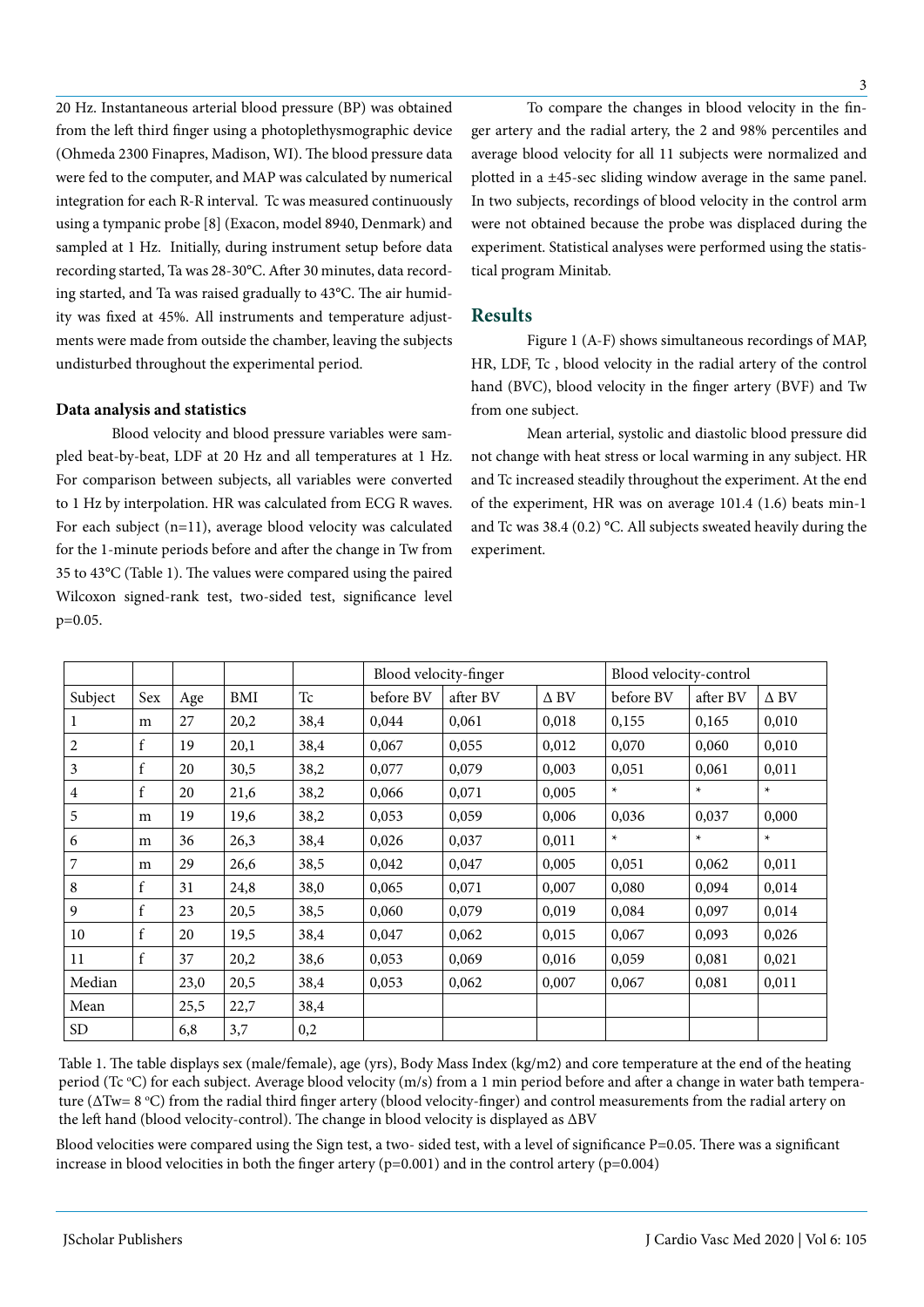

**Figure 1.** A-F shows simultaneous recordings from one female subject. From top: water bath temperature (°C), blood velocity in finger artery (m/s), blood velocity in radial artery of the control hand (m/s), blood pressure (systolic, mean arterial, and diastolic pressure in mmHg), heart rate (beats/min) and core temperature (°C). Change in water bath temperature between two broken lines (at 5-15 min).

This was visually confirmed in all subjects, and LDF readings increased to values in excess of 50 arbitrary units (a.u), indicating considerable vasodilatation in non glabrous skin. High mean blood velocity was observed in both the radial third finger artery and the radial artery of the control hand throughout the experiments, only interrupted by occasional minor, transient vasoconstrictions. Such vasoconstrictions were observed simultaneously in the control artery as well (Figure.1), and were not related to changes in temperature.

Figure 2 displays average Tc (A) and average blood velocity and 98 and 2% percentiles in the finger artery (C) and control hand (B) for all 11 subjects. Average blood velocity for the 1-minute periods before and after the change in Tw from 35 to 43°C was calculated for each subject (Table 1). There was a significant increase in blood velocity both in the finger (p=0.001) and in the control artery (p=0.004). In the figure, relative average blood velocity and percentiles from the recordings in the finger and the control hand are plotted together for comparison (D). There is a striking similarity between the two plots.

# **Discussion**

**Brief description of general responses to passive heat stress.**

General responses to passive heat stress are increased blood flow and sweat gland activity in the skin. The initial response is the dilatation of skin arterioles due to the cessation of nerve impulses in the sympathetic vasoconstrictor system in both glabrous and non glabrous skin. If Tc continues to increase, arterioles of the active vasodilator system in non glabrous skin dilate, presumably in response to increased activity in cholinergic sympathetic fibers [9]. This coincides with the onset of sweating [10]. Arteriovenous anastomoses (AVAs) in the glabrous skin of the palm and nailbeds of the hand, the sole of the foot and the skin of the nose, also dilate, allowing blood to pass directly into the superficial veins of the arms and legs [11]. AVAs are under strict central nervous control, and their vasomotion is probably independent of the arterioles [12]. AVAs in different skin beds open and close synchronously [13, 14] and will shift from cycles of opening and closing 2-3 times per minute in a thermoneutral environment to remaining predominantly open if the body is subjected to heat stress [7]. Passive heating can increase cardiac output to more than 8 litres min-1 [15]. These general responses were also observed in all subjects in our study. Blood velocity in the finger artery and control artery rose to high values and AVA constrictions became rare, indicating a predominately di-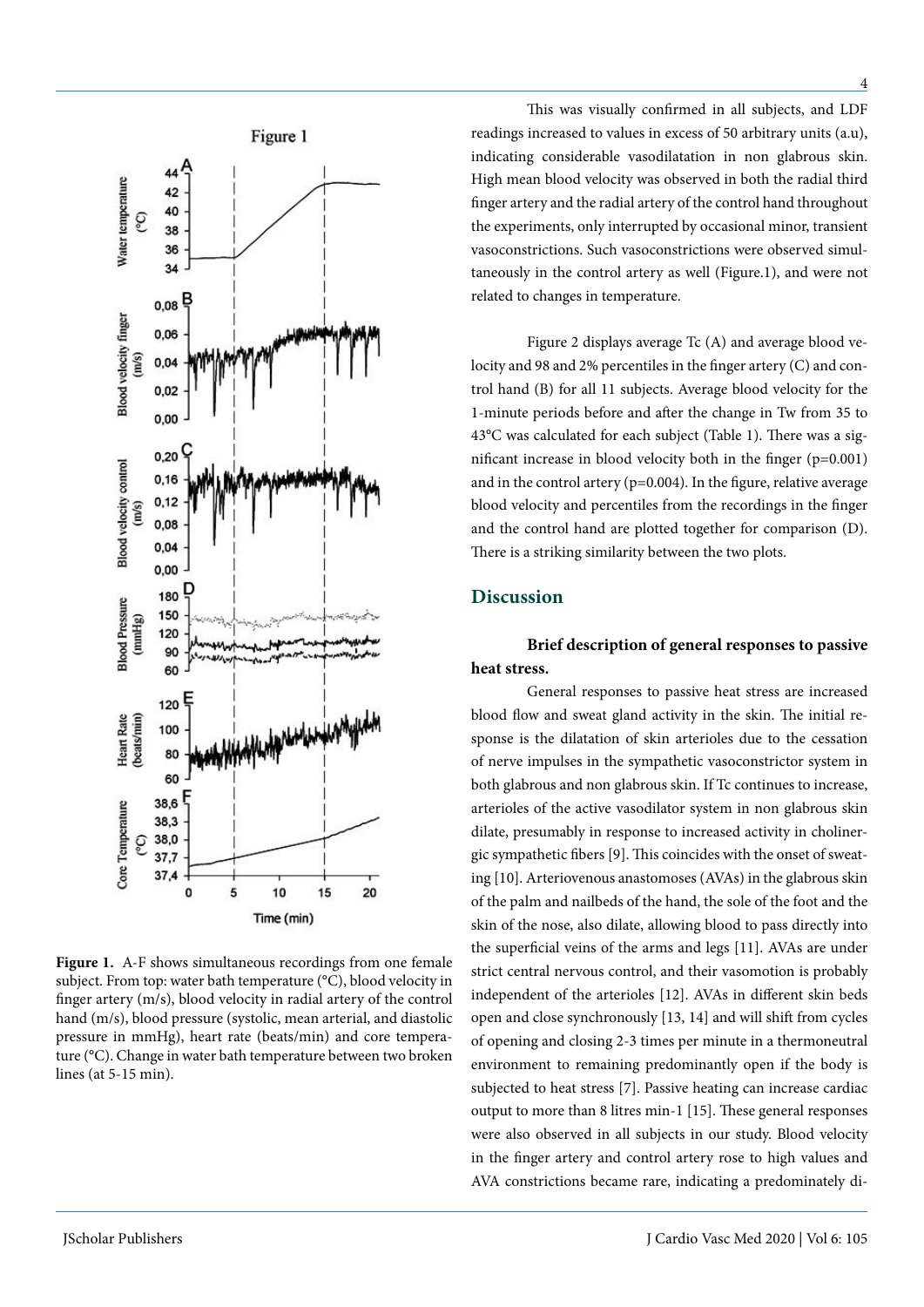

**Figure 2.** From top, the plot A-D displays average core temperature (°C) for all 11 subjects, average blood velocities (m/s) in finger artery and control artery for 9 subjects. At the bottom the 2 and 98% percentiles and average blood velocity from both arteries (9 subjects) were normalized and plotted in a ±45-seconds sliding window and plotted together in the same panel for comparison. The raise in water bath temperature occurs between dotted lines (at 5-15 minutes).

lated vascular bed in the fingers and palm of the hand. The same level of increase was observed in non glabrous skin, and all the subjects sweated heavily. In addition, there was a steady increase in HR (figure 2). Mean arterial blood pressure was unchanged so that given the substantial fall in total peripheral resistance caused by dilatation of the vessels, the increase in heart rate represents a large increase in cardiac output. At the end of the experiment, the average Tc was well above 38 °C, and we conclude that the subjects were heat-stressed and hyperthermic.

#### **The effects of local warming on finger blood flow**

In thermoneutral subjects, blood flow through a hand that is heated above 35-37°C is higher than through a hand in a thermoneutral environment [16]. Different mechanisms mediate the effects of local temperature on skin blood flow in glabrous and non glabrous skin. The local effect disappears when high Tc suppresses vasoconstrictor tone in the skin vessels, and skin blood flow is near its maximum [17, 15]. Figure 2 (C) shows that there was no sign of HIVC in our subjects. In fact, blood velocity increased in both the finger artery and the radial artery of the control hand. The increase probably occurs because the heat loss control mechanism has been pushed to its limits. A comparison of blood flow velocities in the finger and control arteries indicates that the local application of warm water has no local effect on finger circulation. This is displayed in figure 2 (D). Blood velocities recorded from the distal part of the radial artery reflect vasomotion in a finger artery [4]. Plots of normalized values of synchronously recorded blood velocities from the two sites should be similar in shape if locally applied warm water has no local effect on finger circulation in heat-stressed humans. Figure 2 (D) shows the relative average blood velocities and fractiles as recorded from the finger and the control hand plotted together, and the two plots are very similar.

# **Continuous measurements of skin blood flow during heat stress**

The main finding in this study was that HIVC could not be observed in the skin of the finger during passive heat stress. Figure 1, E and F, shows continuous hand and finger blood velocity measurements. The high velocities indicate persistent dilatation of the AVAs. There are short transient episodes of vasoconstriction in both hands simultaneously, independently of Tw. These represent simultaneous activity in the AVAs, a phenomenon previously described in subjects exposed to a hot environment [7]. The vasoconstriction is short-lived, and occurs every 3 to 7 minutes, resulting in a 40-50% reduction in average mean blood velocity. The physiology behind this is not known. Such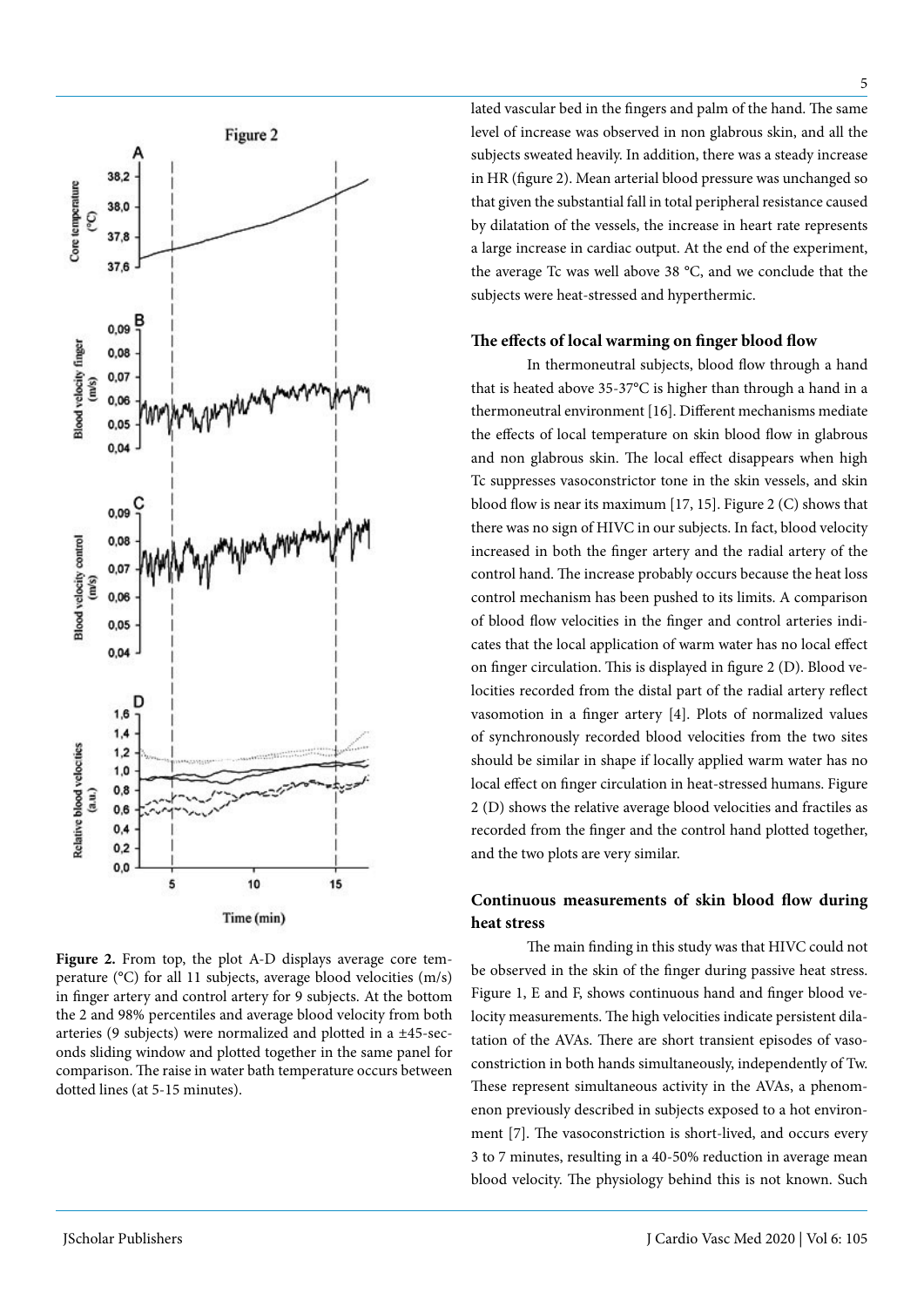## **References**

# **Observations using venous occlusion plethysmography (VOP)**

Nagasaka and co-workers observed reduced blood flow in both thermoneutral [18] and heat-stressed [3] subjects using VOP methodology. Blood flow in the finger was recorded every 30 seconds, and Tw was raised stepwise, 2 °C at a time, from 35 to 43 °C. Otherwise, the VOP studies were similar to our ultrasound doppler studies. Briefly, Nagasaka and co-workers observed vasoconstrictions in the finger at Tw of 39 and 41°C only, not at 37 and 43°C. The vasoconstrictions were brief, appearing during the period when Tw was being increased. In addition, vasoconstriction was accompanied by an increase in local thermal sensation in the heated hand, as reported by the subjects. A gradual decrease in local thermal sensation was matched with the gradual return of finger blood flow to previous values. In another experiment, the local thermal sensation was not perceived during the simultaneous mental calculation, and when Tw was raised, no reduction in finger blood flow was observed [19].

### **Conflicting results from ultrasound Doppler and VOP**

Almost any abrupt change in sensory stimuli will induce episodes of vasoconstriction of 5-10 seconds duration [3, 6, 7] and the venous occlusion plethysmograph technique has an inherent tendency to impose such sensory stimulation. This together with local thermal sensation may explain the observations of Nagasaka and co-workers.

To conclude, neither the results of this study nor previous work from our laboratory [4] provide any support for the claim that HIVC in glabrous skin is part of human temperature regulation. Locally applied warm water has no local effect on finger circulation in heat-stressed humans.

1. Schmidt-Nielsen K, Dawson TJ, Hammel HT, Hinds D & Jackson DC (1965) The Jack Rabbit - a study in its desert survival. Hvalrådets Skrifter 48: 125-142.

2. Nagasaka T, Cabanac M, Hirata K & Nunomura T (1986) Heat-induced vasoconstriction in the fingers: a mechanism for reducing heat gain through the hand heated locally. Pflugers Archiv.European Journal of Physiology 407: 71-75.

3. Nagasaka T, Hirata K, Nunomura T & Cabanac M P (1987) The effect of local heating on blood flow in the finger and the forearm skin. Can.J.Physiol Pharmacol 65: 1329-1332.

4. Bergersen TK, Eriksen M & Walloe L (1995) Effect of local warming on hand and finger artery blood velocities. Am.J.Physiol 269: R325-R330.

5. Bini G, Hagbarth KE, Hynninen P & Wallin BG (1980) Thermoregulatory and rhythm-generating mechanisms governing the sudomotor and vasoconstrictor outflow in human cutaneous nerves. J.Physiol 306, 537-552.

6. Burton AC & Taylor RM (1939) The range and variability of the blood flow in the human finger and the vasomotor regulation of body temperature. Am.J.Physiol 127: 437-453.

7. Thoresen M & Walloe L (1980) Skin blood flow in humans as a function of environmental temperature measured by ultrasound. Acta Physiol Scand. 109: 333-341.

8. Sato KT, Kane NL, Soos G, Gisolfi CV, Kondo N, et al. (1996) Reexamination of tympanic membrane temperature as core temperature. J.Appl.Physiol 80: 1233-1239.

9. Grant RT & Holling H E (1938) Further observations on the vascular responses of the human limb to body warming; evidence of sympathetic vasodilator nerves in the normal subject. Clinical Science 3: 273-285.

10. Roddie IS & Shepherd JT (1957) The contribution of constrictor and dilator nerves to the skin vasodilation during body heating. J.Physiol 136: 489-497.

11. Vanggaard L (1975) Physiological reactions to wet-cold. Aviation Space and Environmental Medicine 46: 33-36.

12, Grant RT (1930) Observation of direct communication between arteries and veins in the rabbit's ear. Heart 15: 281-303.

13. Bergersen TK (1993) A search for arteriovenous anastomoses in human skin using ultrasound Doppler. Acta Physiol Scand 147: 195-201.

14. Walløe L (2015) Arterio-venous anastomoses in the human skin and their role in temperature regulation. Temperature. 3: 92-103.

15. Taylor WF, Johnson JM, O'Leary D & Park MK (1984) Effect of high local temperature on reflex cutaneous vasodilation.